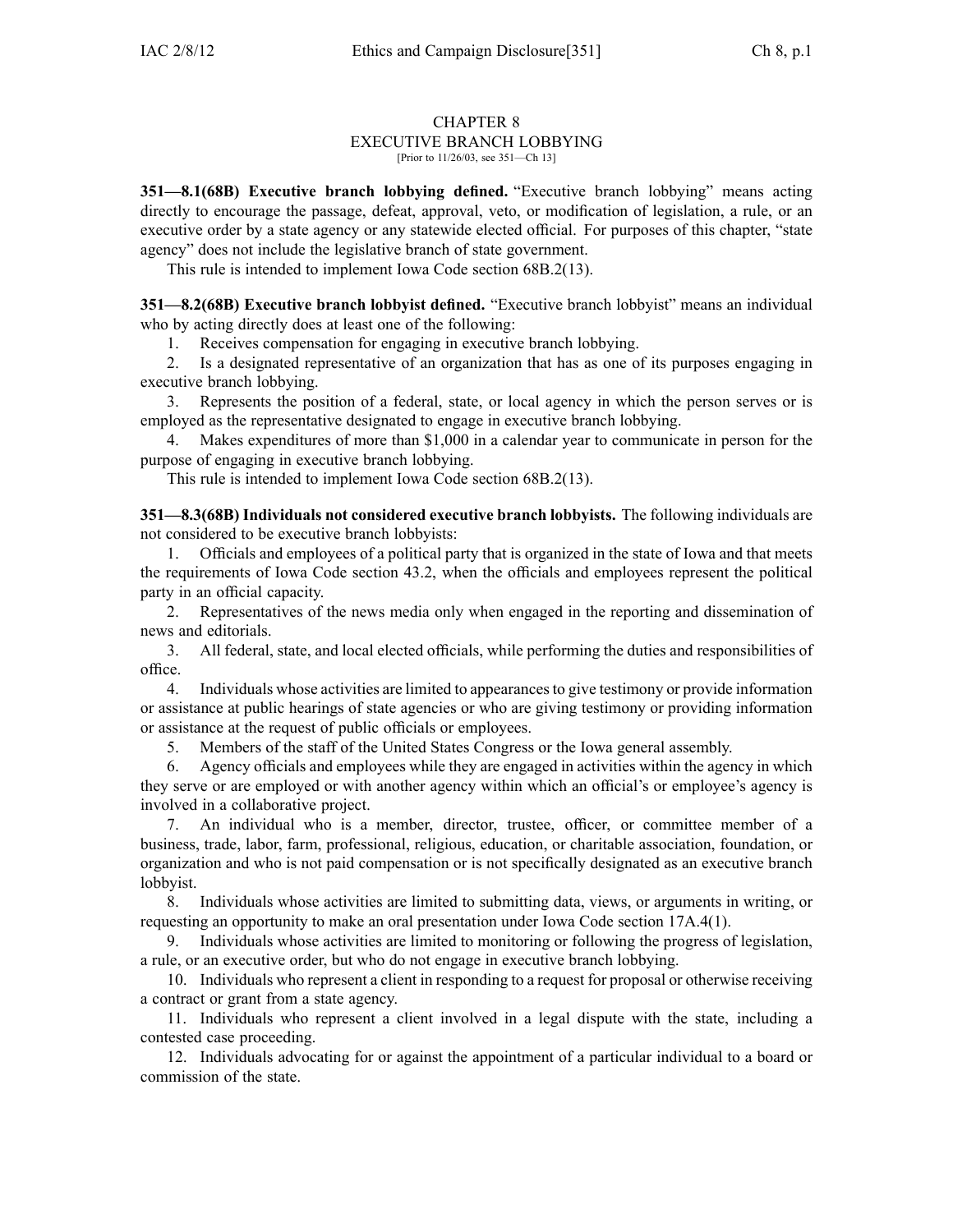Individuals who are uncertain as to whether or not they are considered executive branch lobbyists should contact the board for guidance prior to engaging in any executive branch lobbying.

This rule is intended to implement Iowa Code section 68B.2(13).

**351—8.4(68B) Executive branch lobbyist client defined.** "Executive branch lobbyist client" means <sup>a</sup> private person or <sup>a</sup> federal, state, or local governmental entity that pays compensation to or designates an individual to be <sup>a</sup> lobbyist before the executive branch.

This rule is intended to implement Iowa Code section 68B.2(6).

# **351—8.5(68B) Lobbyist compensation defined; contingency fee lobbying prohibited.**

**8.5(1)** *Lobbyist compensation defined.* "Lobbyist compensation" means any money, thing of value, or financial benefit conferred in return for engaging in executive branch lobbying.

**8.5(2)** *Contingency fee lobbying prohibited.* No person shall offer, nor shall any person accept, compensation contingent upon the outcome of executive branch lobbying services rendered or to be rendered. Complaints or information alleging <sup>a</sup> violation of this subrule shall be filed with the board and governed by Iowa Code sections 68B.32B through 68B.32D.

This rule is intended to implement Iowa Code section 68B.2(7).

## **351—8.6(68B) Executive branch lobbying expenditures.** Rescinded IAB 6/2/10, effective 7/7/10.

## **351—8.7(68B) Lobbyist registration required.**

**8.7(1)** *Time of filing.* Any individual engaging in executive branch lobbying activity shall register by electronically filing an executive branch lobbyist registration statement with the chief clerk of the house of representatives or the secretary of the senate on or before the day the lobbying activity begins. Registration expires at the end of the calendar year. Beginning December 1 of each year, <sup>a</sup> person may preregister to lobby for the following calender year.

**8.7(2)** *Place of filing.* Executive branch lobbyist registration statements shall be electronically filed with the chief clerk of the house of representatives or the secretary of the senate through the general assembly's Web site at http://www.legis.iowa.gov/Lobbyist/reports.aspx.

**8.7(3)** *Amendment to registration.* Any change or addition to the information in an executive branch lobbyist's registration statement shall be filed with the chief clerk of the house of representatives or the secretary of the senate within ten days after the change or addition is made known to the lobbyist. The lobbyist may file changes or additions by electronically filing an amended registration statement.

**8.7(4)** *Failure to timely file registration.* An individual who fails to file an executive branch lobbyist registration statement before engaging in executive branch lobbying activities in violation of 2011 Iowa Code Supplement section 68B.36 may be subject to sanctions by the board as permitted under Iowa Code chapter 68B or rule 351—9.4(68B).

This rule is intended to implement 2011 Iowa Code Supplement section 68B.36.

[**ARC 8483B**, IAB 1/13/10, effective 1/25/10; **ARC 8805B**, IAB 6/2/10, effective 7/7/10; **ARC 9985B**, IAB 2/8/12, effective 3/14/12]

## **351—8.8(68B) Executive branch periodic lobbyist reports.** Rescinded IAB 6/2/10, effective 7/7/10.

## **351—8.9(68B) Executive branch lobbyist client reporting.**

**8.9(1)** *Place of filing.* Executive branch lobbyist client reports shall be electronically filed with the general assembly through the general assembly's Web site at http://www.legis.iowa.gov/Lobbyist/onlineFiling.aspx.

**8.9(2)** *Time of filing.* An executive branch lobbyist client repor<sup>t</sup> shall be filed on or before July 31 unless the due date is extended by the general assembly.

This rule is intended to implement 2011 Iowa Code Supplement section 68B.38.

[Editorial change: IAC Supplement 4/8/09; **ARC 8483B**, IAB 1/13/10, effective 1/25/10; **ARC 8805B**, IAB 6/2/10, effective 7/7/10; **ARC 9984B**, IAB 2/8/12, effective 3/14/12]

**351—8.10(68B) Session function registrations and reports.** Pursuant to Iowa Code section 68B.22(4)*"s"* as amended by 2010 Iowa Acts, House File 2109, section 1, <sup>a</sup> sponsor of <sup>a</sup> qualified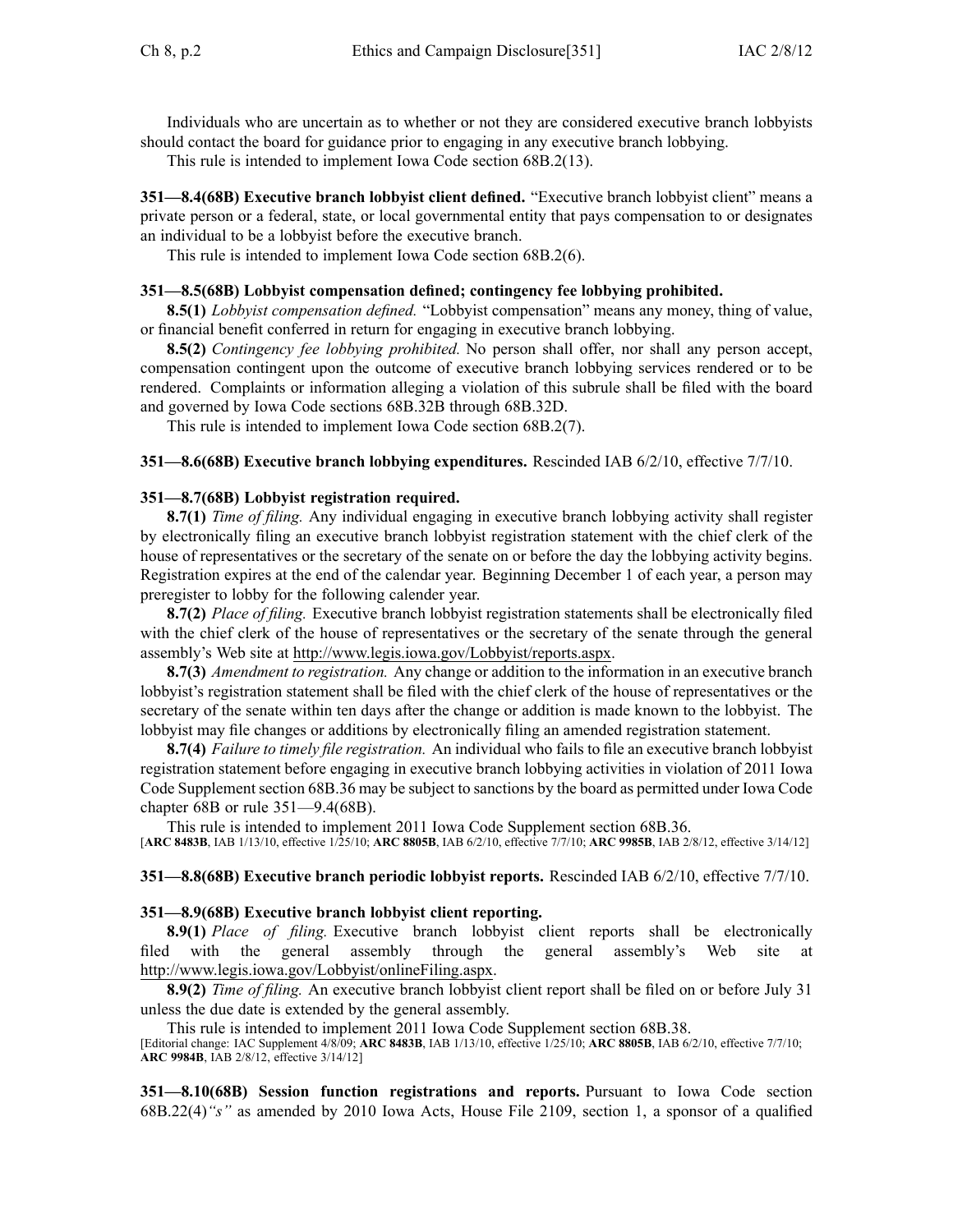function is required to file with the general assembly and the board <sup>a</sup> registration notice prior to the function and <sup>a</sup> repor<sup>t</sup> within 28 days of the function. The board will deem filings with the general assembly as acceptable filings with the board. The board will establish links on its Web site to the general assembly's Web site where the registration notices and reports are posted. The failure of <sup>a</sup> sponsor to timely file either <sup>a</sup> registration notice or <sup>a</sup> repor<sup>t</sup> may subject the sponsor to sanctions by the board as permitted under Iowa Code chapter 68B and rule 351—9.4(68B) separate from any sanctions imposed by the general assembly.

This rule is intended to implement Iowa Code section 68B.22(4)*"s"* as amended by 2010 Iowa Acts, House File 2109, section 1, and Iowa Code section 68B.32A(5) as amended by 2010 Iowa Acts, Senate File 2067, section 4.

[**ARC 8805B**, IAB 6/2/10, effective 7/7/10]

### **351—8.11(68B) Penalties for delinquent reports.**

**8.11(1)** *Late client report.* An executive branch lobbyist client who fails to file an executive branch lobbyist client repor<sup>t</sup> on or before the required due date shall be subject to an automatic civil penalty according to the following schedule:

| Days Delinquent | Amount |
|-----------------|--------|
| 1 to 14         | \$25   |
| 15 to $30$      | \$50   |
| 31 and over     | \$100  |

**8.11(2)** *Additional penalty.* If an executive branch lobbyist client fails to file <sup>a</sup> required repor<sup>t</sup> or fails to file an accurate report, <sup>a</sup> contested case proceeding may be held to determine whether <sup>a</sup> violation has occurred. If, after <sup>a</sup> contested case proceeding, it is determined that <sup>a</sup> violation occurred, the board may impose any of the actions under Iowa Code section 68B.32D. Any action so imposed would be in addition to the automatically assessed penalty in this rule.

This rule is intended to implement Iowa Code section 68B.32A(5) as amended by 2010 Iowa Acts, Senate File 2067, section 4, and Iowa Code section 68B.32A(9). [Editorial change: IAC Supplement 4/8/09; **ARC 8805B**, IAB 6/2/10, effective 7/7/10]

**351—8.12(68B) Request for waiver of penalty.** An executive branch lobbyist client that believes there are mitigating circumstances that prevented the timely filing of <sup>a</sup> repor<sup>t</sup> may make <sup>a</sup> written reques<sup>t</sup> to the board for waiver of the penalty. The board must receive the reques<sup>t</sup> for waiver within 30 days of the executive branch lobbyist client's being notified of the civil penalty assessment by filing <sup>a</sup> Petition for Waiver of Civil Penalty form. Waivers will be granted only for exceptional or very unusual circumstances. The board will review the reques<sup>t</sup> and issue <sup>a</sup> waiver or denial of the request. If <sup>a</sup> waiver is granted, the board will determine how much of the penalty is waived based on the circumstances. If <sup>a</sup> denial or partial waiver is issued, the person shall promptly pay the assessed penalty or reques<sup>t</sup> <sup>a</sup> contested case proceeding pursuan<sup>t</sup> to rule 351—8.13(68B) to appeal the board's decision.

This rule is intended to implement Iowa Code section 68B.32A(5) as amended by 2010 Iowa Acts, Senate File 2067, section 4, and Iowa Code section 68B.32A(9). [Editorial change: IAC Supplement 4/8/09; **ARC 7996B**, IAB 7/29/09, effective 9/2/09; **ARC 8805B**, IAB 6/2/10, effective 7/7/10]

#### **351—8.13(68B) Contested case proceeding.**

**8.13(1)** *Request.* If an executive branch lobbyist client accepts administrative resolution of <sup>a</sup> matter through the paymen<sup>t</sup> of an assessed civil penalty, the matter shall be closed. If the person chooses to contest the board's decision to deny <sup>a</sup> reques<sup>t</sup> or gran<sup>t</sup> <sup>a</sup> partial waiver of an assessed civil penalty, the person shall make <sup>a</sup> written reques<sup>t</sup> for <sup>a</sup> contested case proceeding within 30 days of being notified of the board's decision.

**8.13(2)** *Procedure.* Upon timely receipt of <sup>a</sup> reques<sup>t</sup> for <sup>a</sup> contested case proceeding, the board shall provide for the issuance of <sup>a</sup> statement of charges and notice of hearing. The hearing shall be conducted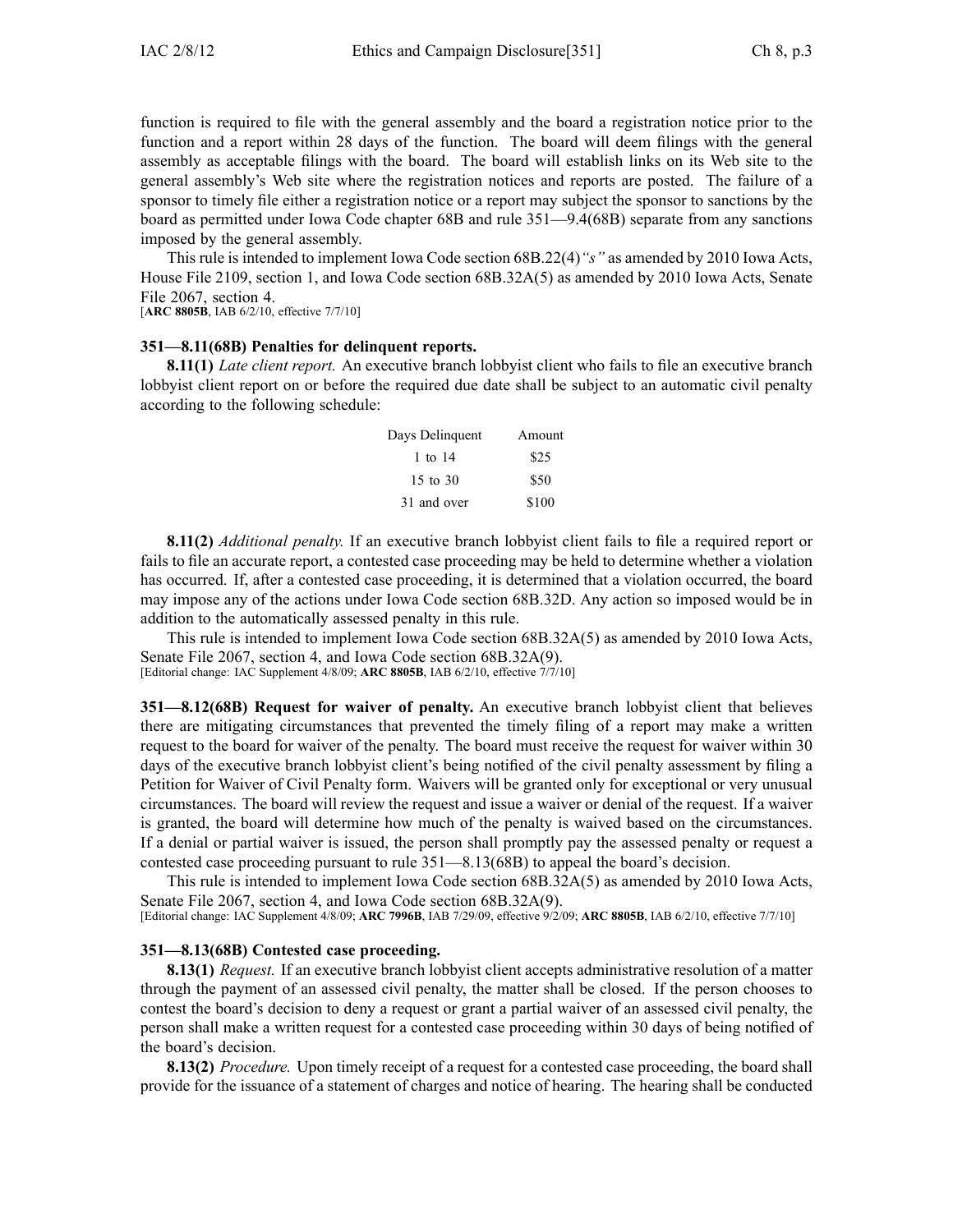in accordance with the provisions of Iowa Code section 68B.32C and the board's rules. The burden shall be on the board's legal counsel to prove that <sup>a</sup> violation occurred.

**8.13(3)** *Failure to reques<sup>t</sup> <sup>a</sup> contested case proceeding.* The failure to reques<sup>t</sup> <sup>a</sup> contested case proceeding to appeal the board's decision on <sup>a</sup> waiver reques<sup>t</sup> is the failure to exhaust administrative remedies for purposes of seeking judicial review in accordance with Iowa Code chapter 17A and Iowa Code section 68B.33.

This rule is intended to implement Iowa Code section 68B.32A(5) as amended by 2010 Iowa Acts, Senate File 2067, section 4, and Iowa Code sections 68B.32A(9) and 68B.33. [Editorial change: IAC Supplement 4/8/09; **ARC 8805B**, IAB 6/2/10, effective 7/7/10]

**351—8.14(68B) Payment of penalty.** An assessed civil penalty shall be paid by check or money order and shall be made payable to the State of Iowa General Fund and forwarded to: Iowa Ethics and Campaign Disclosure Board, 510 East 12th Street, Suite 1A, Des Moines, Iowa 50319. The paymen<sup>t</sup> shall be deposited in the general fund of the state of Iowa.

This rule is intended to implement Iowa Code sections 68B.32A(5) and 68B.32A(9). [Editorial change: IAC Supplement 4/8/09]

**351—8.15(68A) Campaign contributions by lobbyists during the regular legislative session prohibited.** Pursuant to Iowa Code section 68A.504, individuals who are registered in Iowa as either executive branch or legislative branch lobbyists are prohibited from contributing to, acting as an agen<sup>t</sup> or intermediary for contributions to, or arranging for the making of monetary or in-kind contributions to the campaign of an elected state official, member of the general assembly, or candidate for state office on any day during the regular legislative session. This prohibition includes <sup>a</sup> contribution that is mailed during the legislative session but received by the candidate after the legislative session has adjourned.

**8.15(1)** *Application to governor.* The prohibition on contributions to the governor or <sup>a</sup> gubernatorial candidate during session extends for an additional 30 days following the adjournment of <sup>a</sup> regular legislative session allowed for the signing of bills.

**8.15(2)** *Exceptions.* The prohibition on contributions during the regular legislative session does not apply to any of the following:

*a.* Contributions to an elected state official, member of the general assembly, or other state official who has taken affirmative action to seek nomination or election to <sup>a</sup> federal elective office so long as the lobbyist's contribution is placed into the candidate's federal account.

*b.* Contributions to <sup>a</sup> candidate for state office who filed nomination papers for <sup>a</sup> special election called or held during the regular legislative session if the candidate receives the contribution at any time during the period commencing on the date on which at least two candidates have been nominated for the office and ending on the date on which the election is held. However, elected state officials are prohibited from soliciting lobbyists for contributions to another candidate for state office when <sup>a</sup> special election is held during the regular legislative session.

*c.* Contributions made during <sup>a</sup> special legislative session. In the case of the governor and <sup>a</sup> gubernatorial candidate, this exception also includes the 30 days following <sup>a</sup> special legislative session unless that time period falls within 30 days of adjournment of the regular legislative session.

*d.* Contributions from <sup>a</sup> lobbyist's personal funds that <sup>a</sup> lobbyist makes to the lobbyist's own campaign for public office.

**8.15(3)** *Complaints.* Complaints or information provided to the board alleging <sup>a</sup> violation of Iowa Code section 68A.504 involving either executive branch lobbyists or legislative branch lobbyistsshall be filed with the board and governed by the procedures in Iowa Code sections 68B.32B through 68B.32D.

**8.15(4)** *Date of session.* For purposes of Iowa Code section 68A.504 and this rule, <sup>a</sup> legislative session commences at 12 a.m. of the first day of the legislative session through 11:59:59 p.m. of the day that the legislative session adjourns sine die.

This rule is intended to implement Iowa Code section 68A.504. [**ARC 7651B**, IAB 3/25/09, effective 4/29/09; Editorial change: IAC Supplement 4/8/09]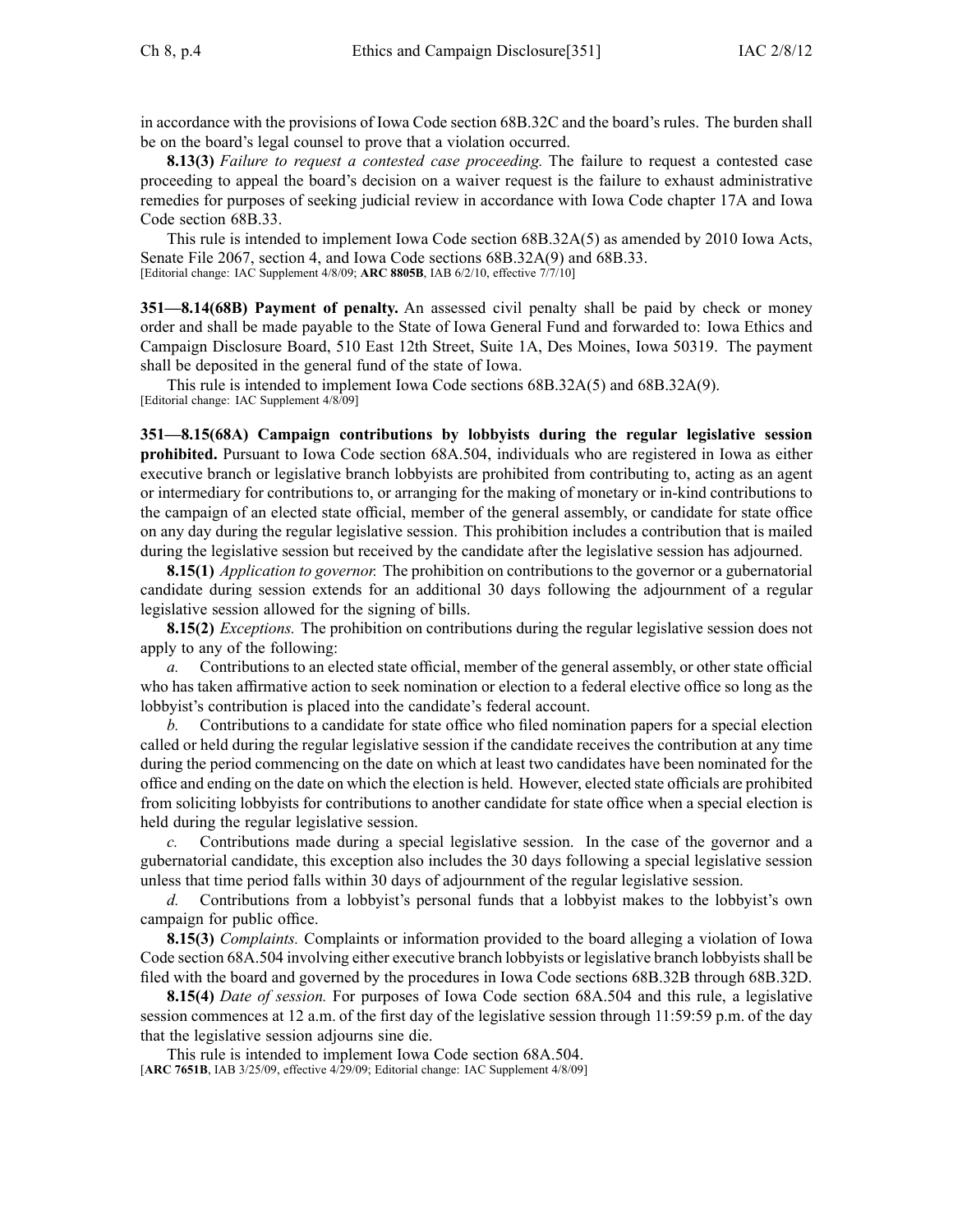**351—8.16(68B) Lobbyists prohibited from making loans.** Pursuant to Iowa Code section 68B.24, an executive branch official, executive branch employee, or <sup>a</sup> candidate for statewide office shall not directly or indirectly seek or accep<sup>t</sup> <sup>a</sup> loan from <sup>a</sup> person who is an executive branch lobbyist.

**8.16(1)** *Offer of loan prohibited.* An executive branch lobbyist shall not directly or indirectly offer or make <sup>a</sup> loan to an executive branch official, executive branch employee, or <sup>a</sup> candidate for statewide office.

**8.16(2)** *Exception.* The prohibitions in Iowa Code section 68B.24 do not apply to loans made in the ordinary course of business. "Ordinary course of business" means the loan is made by <sup>a</sup> person who is regularly engaged in <sup>a</sup> business that makes loans to members of the general public, and the finance charges and other terms of the loan are the same or substantially similar to the finance charges and loan terms that are available to members of the general public.

**8.16(3)** *Complaints.* Complaints or information provided to the board alleging <sup>a</sup> violation of Iowa Code section 68B.24 by an executive branch official, executive branch employee, candidate forstatewide office, or an executive branch lobbyist shall be filed with the board and governed by the procedures in Iowa Code sections 68B.32B through 68B.32D.

This rule is intended to implement Iowa Code section 68B.24.

**351—8.17(68B) Ban on certain lobbying activities by governmen<sup>t</sup> personnel.** Executive branch officials and executive branch employees are prohibited by Iowa Code section 68B.5A from engaging in certain types of lobbying activities during the time in which these officials and employees serve or are employed by the state. In addition, Iowa Code section 68B.5A prohibits executive branch officials and executive branch employees from accepting, under certain situations, employment as lobbyists within two years of leaving state government.

**8.17(1)** *Lobbying restrictions—statewide elected officials and executive or administrative heads.*

*a.* A person who serves as <sup>a</sup> statewide elected official, the executive or administrative head of an agency, or the deputy executive or administrative head of an agency shall not act as <sup>a</sup> lobbyist during the time in which the person serves or is employed by the state unless the person is designated to represen<sup>t</sup> the official position of the person's agency.

*b.* A person subject to this prohibition may not accep<sup>t</sup> employment as <sup>a</sup> lobbyist for two years after leaving state governmen<sup>t</sup> excep<sup>t</sup> as provided in subrule 8.17(4).

**8.17(2)** *Lobbying restrictions—employees of statewide elected officials and other department or agency employees.*

*a.* The head of <sup>a</sup> major subunit of <sup>a</sup> department or independent state agency whose position involves substantial exercise of administrative discretion or the expenditure of public funds or <sup>a</sup> full-time employee of an office of <sup>a</sup> statewide elected official whose position involves substantial exercise of administrative discretion or the expenditure of public funds shall not act as <sup>a</sup> lobbyist during the time in which the person is employed by the state before the agency that the person is employed by or before state agencies, officials, or employees with whom the person has substantial or regular contact as par<sup>t</sup> of the person's duties, unless the person is designated to represen<sup>t</sup> the official position of the person's agency.

*b.* A person subject to this prohibition may not accep<sup>t</sup> employment as <sup>a</sup> lobbyist for two years after leaving state governmen<sup>t</sup> if the employment involves lobbying before the agency that the person was employed by or before state agencies, officials, or employees with whom the person had substantial and regular contact as par<sup>t</sup> of the person's former duties excep<sup>t</sup> as provided in subrule 8.17(4).

**8.17(3)** *Lobbying restrictions—state employees with conflicts of interest.* A state employee who is not included in subrule 8.17(1) or 8.17(2) shall not act as <sup>a</sup> lobbyist in relation to any particular case, proceeding, or application with respec<sup>t</sup> to which the person is directly concerned and personally participates as par<sup>t</sup> of the person's employment, unless the person is designated to represen<sup>t</sup> the official position of the person's agency. Persons subject to this prohibition may not accep<sup>t</sup> employment as <sup>a</sup> lobbyist for two years after leaving state governmen<sup>t</sup> if the employment involves lobbying in relation to any particular case, proceeding, or application with respec<sup>t</sup> to which the person was directly concerned and personally participated as par<sup>t</sup> of the person's employment.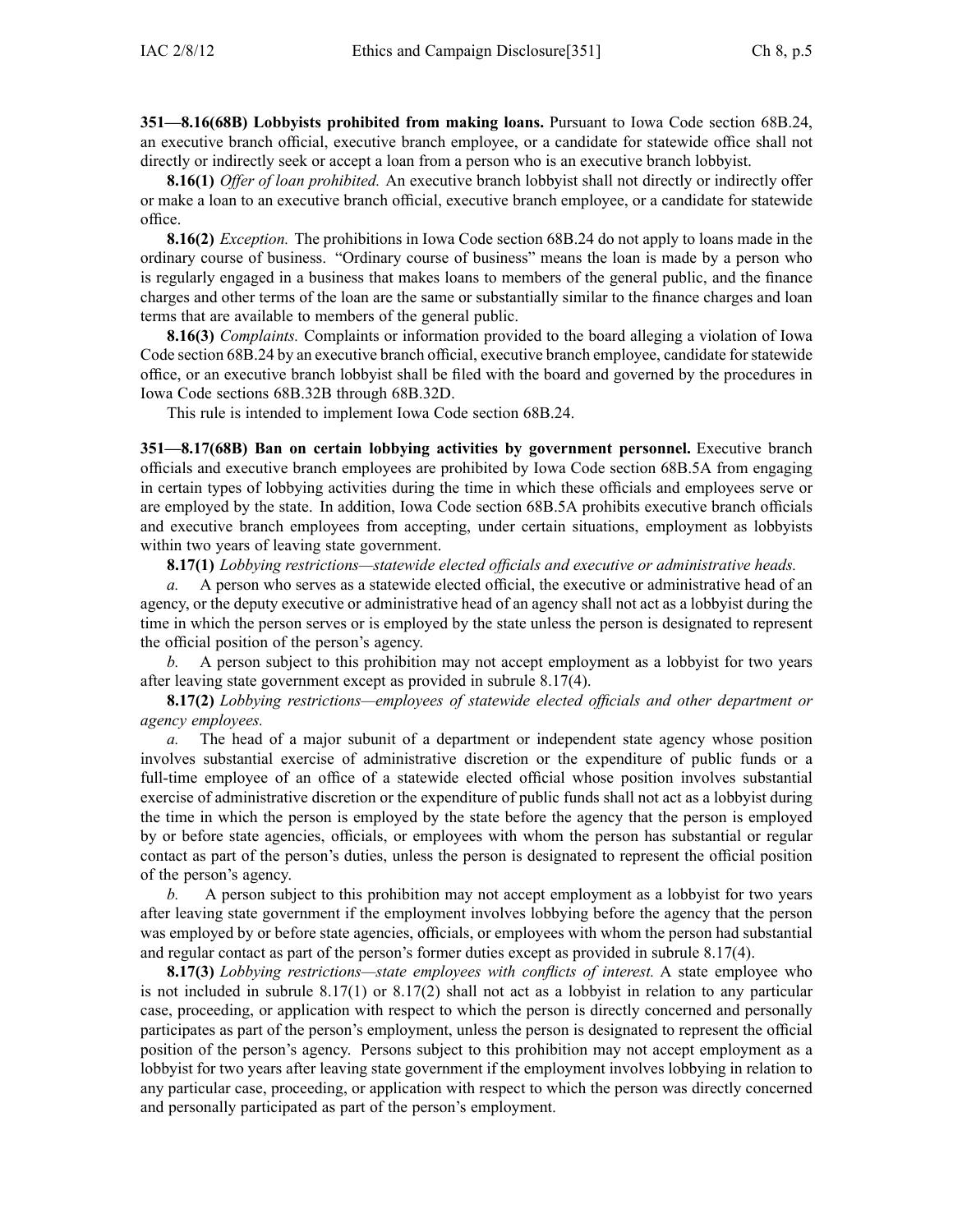**8.17(4)** *Exception.* As provided in Iowa Code section 68B.5A(7), the prohibition on accepting employment as <sup>a</sup> lobbyist does not apply to <sup>a</sup> person who, within two years of leaving state service or employment, is elected to, appointed to, or employed by another office of the state, an office of <sup>a</sup> political subdivision of the state, or the federal governmen<sup>t</sup> and represents the position of the new office or employment.

**8.17(5)** *Complaints.* Complaints or information provided to the board alleging <sup>a</sup> violation of Iowa Code section 68B.5A by an executive branch official or an executive branch employee shall be filed with the board and governed by the procedures in Iowa Code sections 68B.32B through 68B.32D.

This rule is intended to implement Iowa Code section 68B.5A.

[**ARC 8002B**, IAB 7/29/09, effective 9/2/09]

# **351—8.18(68B) False communications prohibited.**

**8.18(1)** *False material fact.* An executive branch lobbyist shall not intentionally deceive or attempt to deceive any executive branch official or any executive branch employee in regard to <sup>a</sup> material fact pertinent to an administrative rule, legislation, or an executive order.

**8.18(2)** *False communication.* An executive branch lobbyist shall not cause <sup>a</sup> communication or an executive branch lobbyist registration statement to be sent to an executive branch official or an executive branch employee in the name of either of the following:

*a.* A fictitious person; or

*b.* A real person excep<sup>t</sup> with the consent of that person.

**8.18(3)** *Complaints.* Complaints or information provided to the board alleging <sup>a</sup> violation of this rule by an executive branch lobbyist shall be filed with the board and governed by the procedures in Iowa Code sections 68B.32B through 68B.32D.

This rule is intended to implement Iowa Code section 68B.32A(13).

[Editorial change: IAC Supplement 4/8/09; **ARC 7990B**, IAB 7/29/09, effective 9/2/09]

**351—8.19(68B) Advisory opinions.** Any person under the board's jurisdiction that is affected by Iowa Code chapter 68B or 351—Chapter 8 may seek an advisory opinion from the board pursuan<sup>t</sup> to rules 351—1.2(68B) and 1.3(68B). The purpose of <sup>a</sup> board opinion is to apply <sup>a</sup> statute or rule to <sup>a</sup> particular factual situation. Advice contained in <sup>a</sup> board opinion, if followed, constitutes <sup>a</sup> defense to <sup>a</sup> subsequently filed complaint.

This rule is intended to implement Iowa Code section 68B.32A(12). [Editorial change: IAC Supplement 4/8/09]

# **351—8.20(68B) Retention and availability of filed forms.**

**8.20(1)** *Public record.* All forms filed under this chapter are public records and shall be available in the board office for inspection and copying. A filed form shall be retained by the board for <sup>a</sup> period of at least five years from the date the form was filed.

**8.20(2)** *Internet access.* Forms filed under this chaptershall be accessible for viewing via the board's Web site at www.iowa.gov/ethics as follows:

*a.* A list of registered executive branch lobbyists and executive branch lobbyist clients for the current calendar year and the two previous calendar years.

*b.* An executive branch lobbyist client repor<sup>t</sup> for as long as the general assembly posts the executive branch lobbyist client reports on the general assembly's Web site.

*c.* A session function registration notice and <sup>a</sup> session function reporting form for as long as the general assembly posts the session function registration notice and <sup>a</sup> session function reporting form on the general assembly's Web site.

This rule is intended to implement Iowa Code section 68B.32A(5).

[Editorial change: IAC Supplement 4/8/09; **ARC 8805B**, IAB 6/2/10, effective 7/7/10; **ARC 9983B**, IAB 2/8/12, effective 3/14/12]

[Filed 3/11/94, Notice 1/5/94—published 3/30/94, effective 5/4/94]

[Filed 12/16/94, Notice 8/17/94—published 1/4/95, effective 2/8/95]

[Filed 7/12/96, Notice 4/24/96—published 7/31/96, effective 9/4/96]

[Filed 10/18/96, Notice 8/28/96—published 11/6/96, effective 12/11/96]